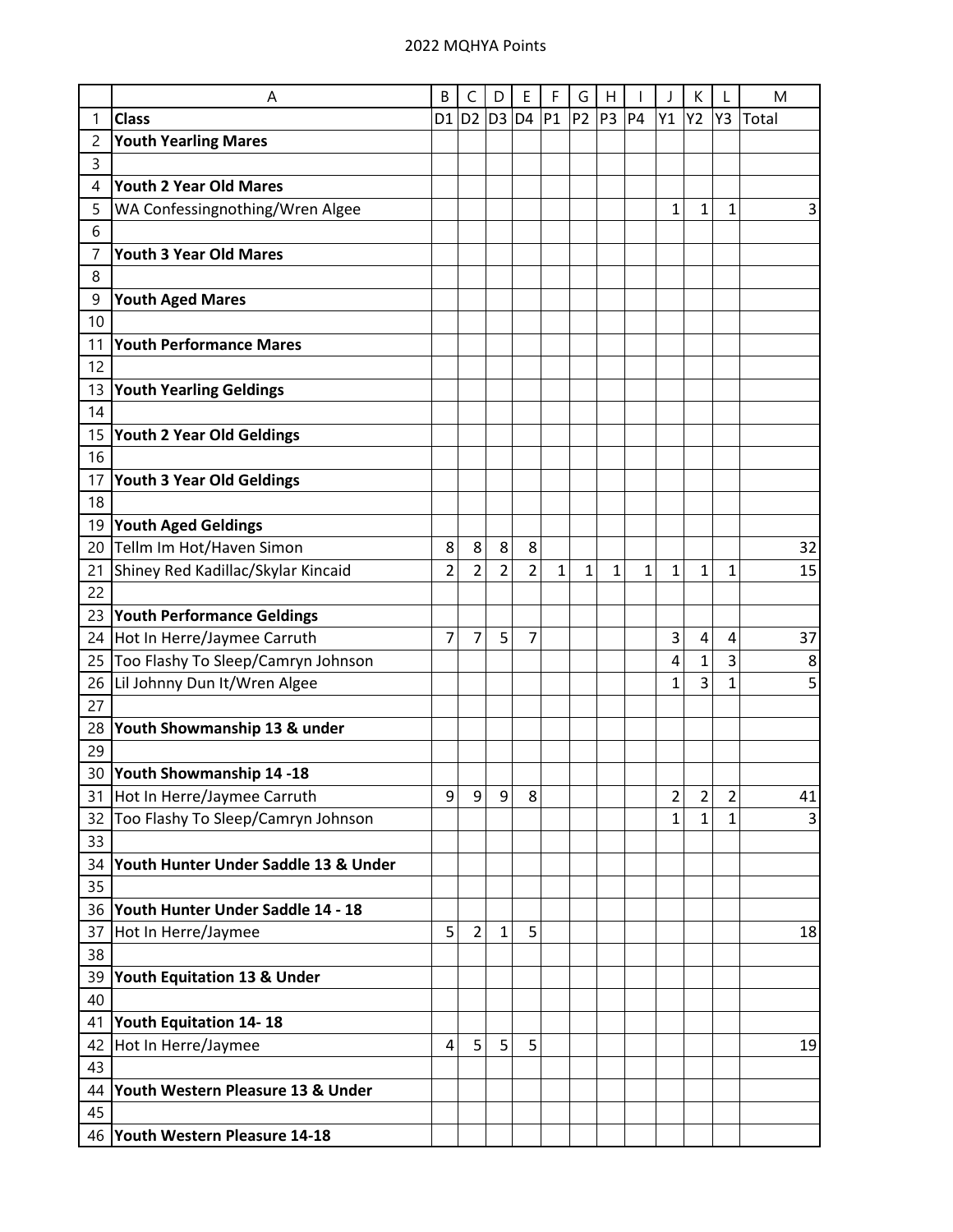|    | A                                   | B              | C              | D              | Е | F | G | н              |                |                | Κ              |                | M              |
|----|-------------------------------------|----------------|----------------|----------------|---|---|---|----------------|----------------|----------------|----------------|----------------|----------------|
|    | 47 Hot In Herre/Jaymee Carruth      | 5              | 5              | $\overline{2}$ | 4 |   |   |                |                | 2              | $\overline{2}$ | $\overline{2}$ | 22             |
| 48 | KM Nothin Better/Spencer Hardin     | 4              | $\mathbf{1}$   | 5              | 3 |   |   |                |                |                |                |                | 13             |
| 49 | Too Flashy To Sleep/Camryn Johnson  |                |                |                |   |   |   |                |                | $\mathbf 1$    | 1              | 1              | 3              |
| 50 |                                     |                |                |                |   |   |   |                |                |                |                |                |                |
| 51 | Youth Horsemanship 13 & Under       |                |                |                |   |   |   |                |                |                |                |                |                |
| 52 | SF Miss Shinner/Taylor Breland      | $\overline{2}$ | $\overline{2}$ | $\overline{2}$ | 3 |   |   |                |                |                |                |                | 9              |
| 53 | Lightin Up Like Whiz/Taylor Breland |                |                |                |   |   |   |                |                | 1              | 3              | 3              | $\overline{7}$ |
| 54 |                                     |                |                |                |   |   |   |                |                |                |                |                |                |
| 55 | Youth Horsemanship 14 -18           |                |                |                |   |   |   |                |                |                |                |                |                |
|    | 56 Hot In Herre/Jaymee Carruth      | 7              | 8              | 9              | 9 |   |   |                |                | 3              | $\overline{c}$ | 1              | 39             |
| 57 | Too Flashy To Sleep/Camryn Johnson  |                |                |                |   |   |   |                |                | $\overline{2}$ | 1              | 2              | 5              |
| 58 |                                     |                |                |                |   |   |   |                |                |                |                |                |                |
| 59 | Youth Trail 13 & Under              |                |                |                |   |   |   |                |                |                |                |                |                |
| 60 |                                     |                |                |                |   |   |   |                |                |                |                |                |                |
| 61 | Youth Trail 14 - 18                 |                |                |                |   |   |   |                |                |                |                |                |                |
| 62 | Too Flashy To Sleep/Camryn Johnson  |                |                |                |   |   |   |                |                | 1              | 1              | 1              | 3              |
| 63 |                                     |                |                |                |   |   |   |                |                |                |                |                |                |
| 64 | Youth Western Riding 13 & Under     |                |                |                |   |   |   |                |                |                |                |                |                |
| 65 |                                     |                |                |                |   |   |   |                |                |                |                |                |                |
| 66 | Youth Western Riding 14 -18         |                |                |                |   |   |   |                |                |                |                |                |                |
| 67 |                                     |                |                |                |   |   |   |                |                |                |                |                |                |
| 68 | Youth Ranch Riding 13 & Under       |                |                |                |   |   |   |                |                |                |                |                |                |
| 69 | SF Miss Shinner/Taylor Breland      | 4              | 4              | 6              | 6 |   |   |                |                | $\overline{c}$ | $\overline{2}$ | 2              | 26             |
| 70 | Lightin Up Like Whiz/Taylor Breland |                |                |                |   |   |   |                |                | 3              | 3              | 3              | 9              |
| 71 |                                     |                |                |                |   |   |   |                |                |                |                |                |                |
| 72 | Youth Ranch Riding 14 - 18          |                |                |                |   |   |   |                |                |                |                |                |                |
| 73 | Smart Sara Sails Top/Kadyn Elder    |                |                |                |   | 8 | 8 | 8              | 7              | 4              | 4              | 4              | 43             |
| 74 | Missie Dual/Laura Leigh Eady        |                |                |                |   |   |   |                |                | 1              | $\mathbf{1}$   | $\overline{1}$ | 3              |
| 75 |                                     |                |                |                |   |   |   |                |                |                |                |                |                |
| 76 | Youth Ranch Trail 13 & Under        |                |                |                |   |   |   |                |                |                |                |                |                |
| 77 | SF Miss Shinner/Taylor Breland      | 4              | 4              | 4              | 4 |   |   |                |                | 3              | 2              | $\overline{2}$ | 23             |
| 78 | Lightin Up Like Whiz/Taylor Breland |                |                |                |   |   |   |                |                | 5              | 5              | 5              | 15             |
| 79 |                                     |                |                |                |   |   |   |                |                |                |                |                |                |
| 80 | Youth Ranch Trail 14 -18            |                |                |                |   |   |   |                |                |                |                |                |                |
| 81 | Smart Sara Sails Top/Kadyn Elder    |                |                |                |   | 7 | 7 | $\overline{7}$ | $\overline{7}$ | 4              | 4              | 4              | 39             |
| 82 | Missie Dual/Laura Leigh Eady        |                |                |                |   |   |   |                |                | 2              | 3              | 3              | 8              |
| 83 | Lil Johnny Dun It/Wren Algee        |                |                |                |   |   |   |                |                | 1              | 1              | $\mathbf 1$    | 3              |
| 84 |                                     |                |                |                |   |   |   |                |                |                |                |                |                |
| 85 | Youth Reining 13 & Under            |                |                |                |   |   |   |                |                |                |                |                |                |
| 86 |                                     |                |                |                |   |   |   |                |                |                |                |                |                |
| 87 | Youth Reining 14 -18                |                |                |                |   |   |   |                |                |                |                |                |                |
| 88 | Smart Sara Sails Top/Kadyn Elder    |                |                |                |   | 3 | 3 | 3              | 3              | 1              | 1              | 1              | 15             |
| 89 |                                     |                |                |                |   |   |   |                |                |                |                |                |                |
| 90 | Youth Barrel Racing 13 & Under      |                |                |                |   |   |   |                |                |                |                |                |                |
| 91 | Royal Tiger Time/Anna Grace Smith   | 5              | 5              | 5              | 5 |   |   |                |                |                |                |                | 20             |
|    | 92 TL Brown Sunshine/Evan Vargas    | 3              | 3              | 3              | 3 |   |   |                |                |                |                |                | 12             |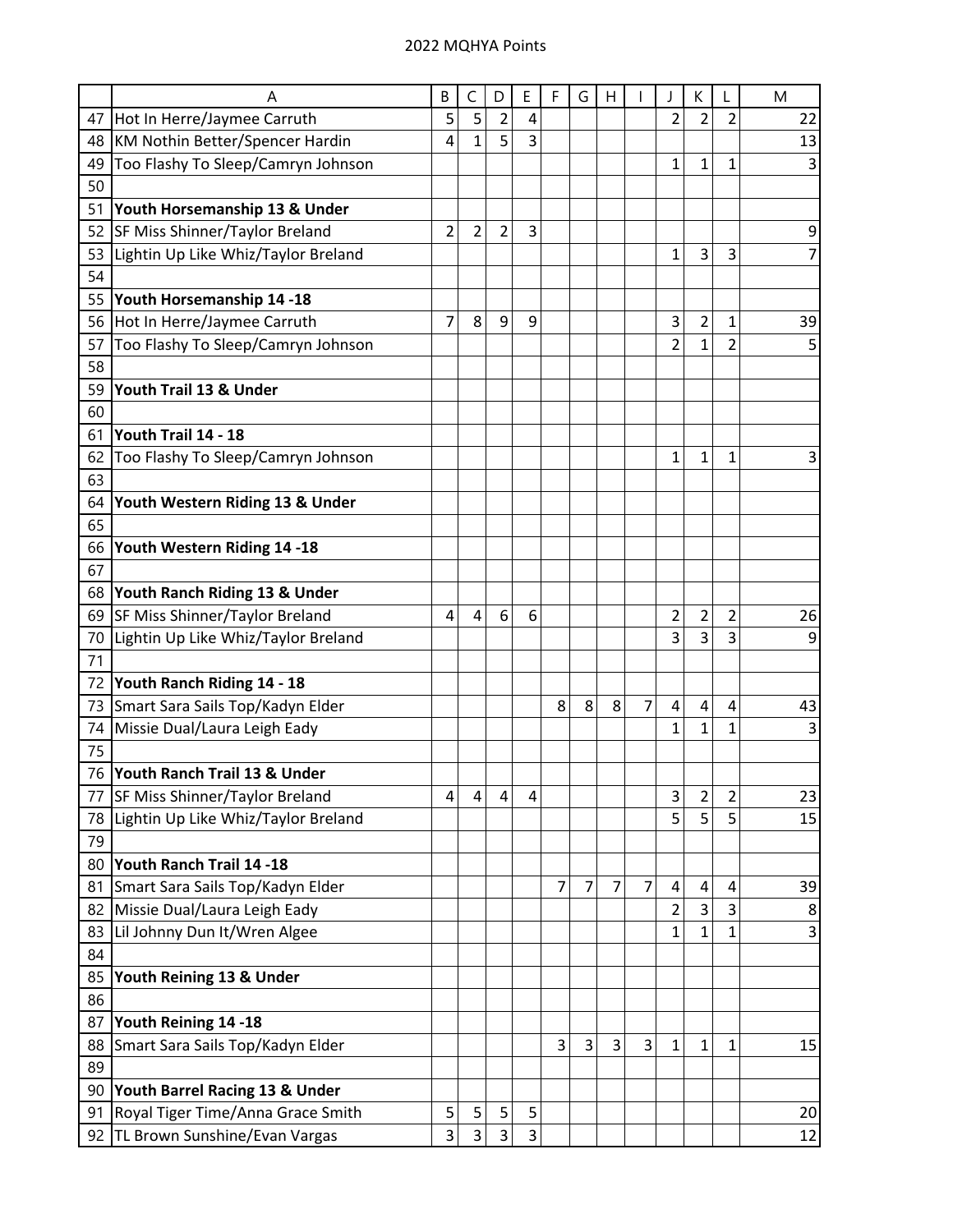|     | Α                                        | B              | C              | D              | E              | F | G | Н |                  | К              |                | M              |
|-----|------------------------------------------|----------------|----------------|----------------|----------------|---|---|---|------------------|----------------|----------------|----------------|
| 93  |                                          |                |                |                |                |   |   |   |                  |                |                |                |
| 94  | Youth Barrel Racing 14-18                |                |                |                |                |   |   |   |                  |                |                |                |
| 95  | <b>Brus Girl/Hailey Thompson</b>         | 8              | 8              | 8              | 8              |   |   |   |                  |                |                | 32             |
| 96  | Don't Hope Believe/Hailey Thompson       | 0              | $\mathbf 0$    | $\overline{0}$ | $\mathbf 0$    |   |   |   |                  |                |                | 0              |
| 97  |                                          |                |                |                |                |   |   |   |                  |                |                |                |
| 98  | Youth Pole Bending 13 & Under            |                |                |                |                |   |   |   |                  |                |                |                |
| 99  | Docs Dale Bo Lena/Rylee White            | 5              | 5              | 5              | 5              |   |   |   |                  |                |                | 20             |
|     | 100 TL Brown Sunshine/Evan Vargas        | 1              | $\mathbf{1}$   | $\mathbf{1}$   | $\overline{1}$ |   |   |   |                  |                |                | 4              |
| 101 |                                          |                |                |                |                |   |   |   |                  |                |                |                |
|     | 102 Youth Pole Bending 14 - 18           |                |                |                |                |   |   |   |                  |                |                |                |
| 103 |                                          |                |                |                |                |   |   |   |                  |                |                |                |
|     | 104 Youth Stake Race 13 & Under          |                |                |                |                |   |   |   |                  |                |                |                |
|     | 105 Docs Dale Bo Lena/Rylee White        | $\overline{2}$ | $\overline{c}$ | $\overline{2}$ | $\overline{2}$ |   |   |   |                  |                |                | 8              |
| 106 |                                          |                |                |                |                |   |   |   |                  |                |                |                |
|     | 107 Youth Tie Down Roping 13 & Under     |                |                |                |                |   |   |   |                  |                |                |                |
|     | 108 Almost Legal/Andrew Easton Hayes     | 0              | 0              | $\mathbf 0$    | 0              |   |   |   |                  |                |                | 0              |
| 109 |                                          |                |                |                |                |   |   |   |                  |                |                |                |
|     | 110 Youth Tie Down Roping 14-18          |                |                |                |                |   |   |   |                  |                |                |                |
|     | 111 Silver Glaze/Landon Beason           | 3              | 3              | 3              | 3              |   |   |   |                  |                |                | 12             |
|     | 112 Xtra Berry Affair/Brayden Wlech      | 0              | $\mathbf 0$    | $\overline{0}$ | $\overline{0}$ |   |   |   |                  |                |                | $\mathbf 0$    |
| 113 |                                          |                |                |                |                |   |   |   |                  |                |                |                |
|     | 114 Youth Breakaway Roping 13 & Under    |                |                |                |                |   |   |   |                  |                |                |                |
|     | 115 Almost legal/Andrew easton Hayes     | 8              | 8              | 8              | 8              |   |   |   |                  |                |                | 32             |
|     | 116 Jessies Hired Hand/Cooper Pearson    | 0              | 0              | 0              | 0              |   |   |   | 6                | 6              | 6              | 18             |
|     | 117 Dakotasmollybrown/Joiner Peoples     | 0              | $\mathbf 0$    | $\mathbf 0$    | $\mathbf 0$    |   |   |   |                  |                |                | $\pmb{0}$      |
|     | 118 Powder My Rondee/Houston Hawkins     |                |                |                |                |   |   |   | 0                | 0              | 0              | 0              |
|     | 119 Peppys Pudden Man/Houston Hawkins    |                |                |                |                |   |   |   | $\mathbf 0$      | 0              | 0              | 0              |
|     | 120 Just Call Him Bb/Huston Hawkins      |                |                |                |                |   |   |   | 0                | 0              | 0              | 0              |
| 121 |                                          |                |                |                |                |   |   |   |                  |                |                |                |
|     | 122 Youth Breakaway Roping 14-18         |                |                |                |                |   |   |   |                  |                |                |                |
|     | 123 Xtra Berry Affair/Brayden Welch      | 5              | 5              | 5              | 5              |   |   |   | 5                | 5              | 5              | 35             |
|     | 124 Silver Glaze/Landon Beason           | 6              | 6              | 6              | 6              |   |   |   |                  |                |                | 24             |
|     | 125 Maladits Muchino/Gaston Strickland   |                |                |                |                |   |   |   | 7                | 7              | 7              | 21             |
|     | 126 NF Jackie Bueno/Landon Beason        | 0              | 0              | 0              | 0              |   |   |   |                  |                |                | 0              |
|     | 127 Gibs Holly Belle/Brayden Welch       | 0              | $\mathbf 0$    | $\mathbf 0$    | 0              |   |   |   |                  |                |                | 0              |
|     | 128 Heart Of Poco Pine/Peyton Strickland |                |                |                |                |   |   |   | $\mathbf 0$      | 0              | 0              | $\pmb{0}$      |
| 129 |                                          |                |                |                |                |   |   |   |                  |                |                |                |
|     | 130 Youth Heading 13 & Under             |                |                |                |                |   |   |   |                  |                |                |                |
|     | 131 Dakotasmollybrown/Joiner Peoples     | 4              | 5              | 4              | 5              |   |   |   |                  |                |                | 18             |
| 132 | Jessies Hired Hand/Cooper Pearson        | 0              | 0              | 0              | 0              |   |   |   | 3                | 3              | $\overline{c}$ | 8              |
| 133 |                                          |                |                |                |                |   |   |   |                  |                |                |                |
|     | 134 Youth Heading 14-18                  |                |                |                |                |   |   |   |                  |                |                |                |
|     | 135 NF Jackie Bueno/Landon Beason        | 9              | 8              | 6              | 8              |   |   |   |                  |                |                | 31             |
|     | 136 Heart Of Poco Pine/Peyton Strickland | 6              | 6              | $\overline{7}$ | 6              |   |   |   |                  |                |                | 25             |
|     | 137 Gibs Hollybelle/Brayden Welch        | 4              | 5              | 5              | 4              |   |   |   | $\overline{2}$   | $\overline{c}$ | 3              | 25             |
|     | 138 Maladits Muchino/Gaston Strickland   | 0              | 0              | 0              | 0              |   |   |   | $\boldsymbol{0}$ | 0              | 0              | $\overline{0}$ |